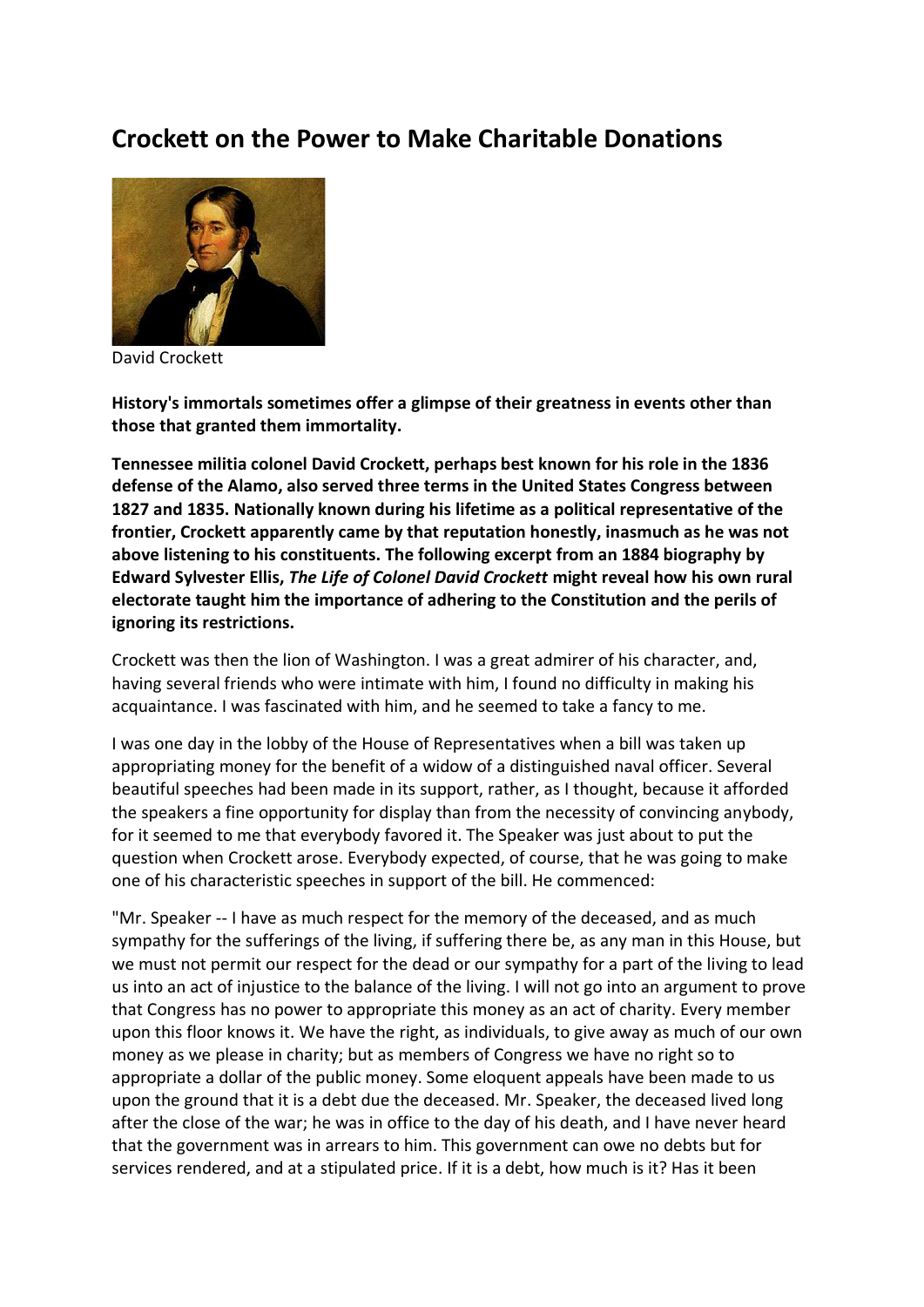audited, and the amount due ascertained? If it is a debt, this is not the place to present it for payment, or to have its merits examined. If it is a debt, we owe more than we can ever hope to pay, for we owe the widow of every soldier who fought in the War of 1812 precisely the same amount. There is a woman in my neighborhood, the widow of as gallant a man as ever shouldered a musket. He fell in battle. She is as good in every respect as this lady, and is as poor. She is earning her daily bread by her daily labor; but if I were to introduce a bill to appropriate five or ten thousand dollars for her benefit, I should be laughed at, and my bill would not get five votes in this House. There are thousands of widows in the country just such as the one I have spoken of, but we never hear of any of these large debts to them. Sir, this is no debt. The government did not owe it to the deceased when he was alive; it could not contract it after he died. I do not wish to be rude, but I must be plain. Every man in this House knows it is not a debt. We cannot, without the grossest corruption, appropriate this money as the payment of a debt. We have not the semblance of authority to appropriate it as a charity. Mr. Speaker, I have said we have the right to give as much of our own money as we please. I am the poorest man on this floor. I cannot vote for this bill, but I will give one week's pay to the object, and if every member of Congress will do the same, it will amount to more than the bill asks."

He took his seat. Nobody replied. The bill was put upon its passage, and, instead of passing unanimously, as was generally supposed, and as, no doubt, it would, but for that speech, it received but few votes, and, of course, was lost.

Like many other young men, and old ones too, for that matter, who had not thought upon the subject, I desired the passage of the bill, and felt outraged at its defeat. I determined that I would persuade my friend Crockett to move a reconsideration the next day.

Previous engagements preventing me from seeing Crockett that night, I went early to his room the next morning and found him engaged in addressing and franking letters, a large pile of which lay upon his table.

I broke in upon him rather abruptly, by asking him what devil had possessed him to make that speech and defeat that bill yesterday. Without turning his head or looking up from his work, he replied:

"You see that I am very busy now; take a seat and cool yourself. I will be through in a few minutes, and then I will tell you all about it."

He continued his employment for about ten minutes, and when he had finished he turned to me and said:

"Now, sir, I will answer your question. But thereby hangs a tale, and one of considerable length, to which you will have to listen."

I listened, and this is the tale which I heard:

"Several years ago I was one evening standing on the steps of the Capitol with some other members of Congress, when our attention was attracted by a great light over in Georgetown. It was evidently a large fire. We jumped into a hack and drove over as fast as we could. When we got there, I went to work, and I never worked as hard in my life as I did there for several hours. But, in spite of all that could be done, many houses were burned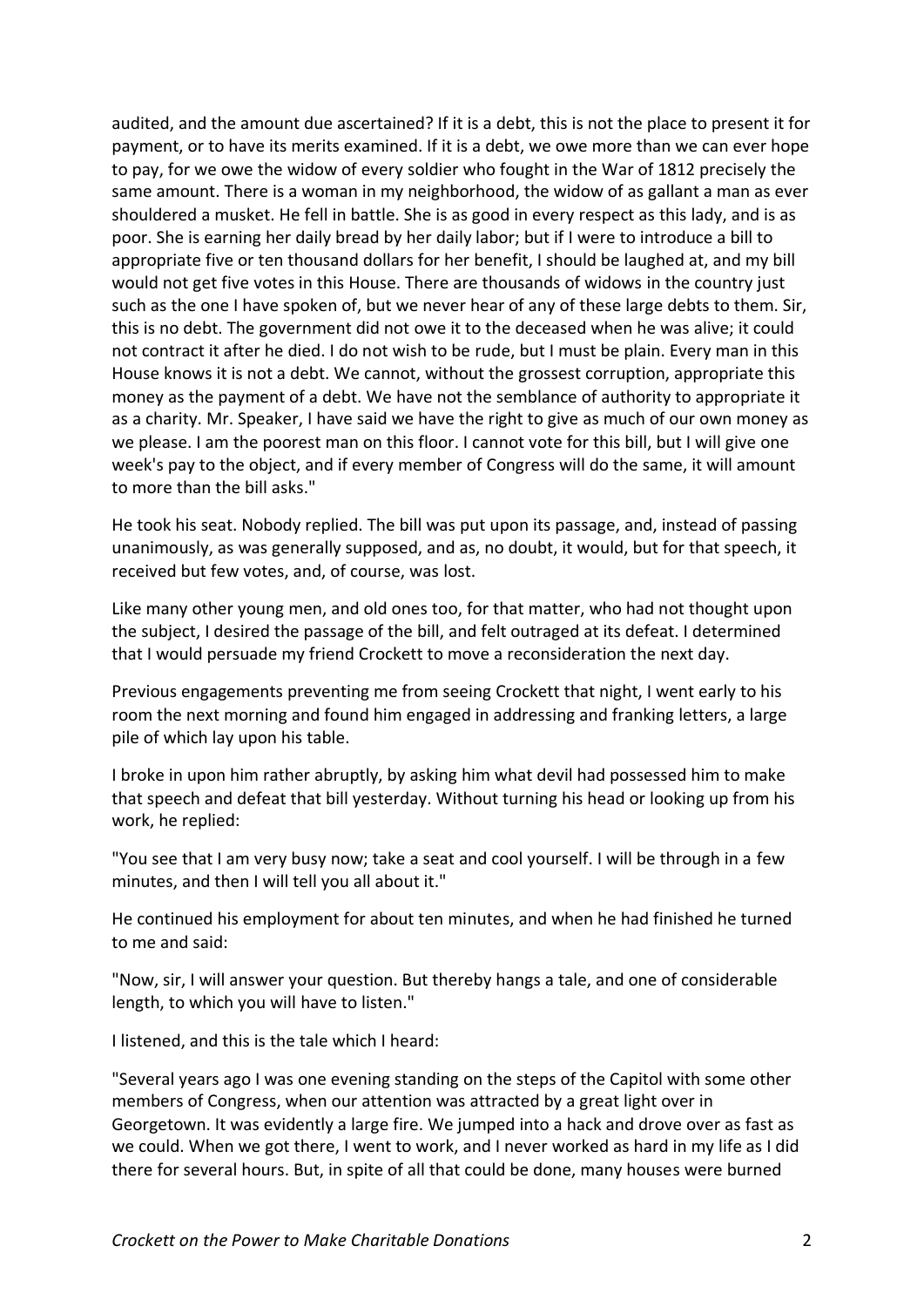and many families made houseless, and, besides, some of them had lost all but the clothes they had on. The weather was very cold, and when I saw so many women and children suffering, I felt that something ought to be done for them, and everybody else seemed to feel the same way.

"The next morning a bill was introduced appropriating \$20,000 for their relief. We put aside all other business and rushed it through as soon as it could be done. I said everybody felt as I did. That was not quite so; for, though they perhaps sympathized as deeply with the sufferers as I did, there were a few of the members who did not think we had the right to indulge our sympathy or excite our charity at the expense of anybody but ourselves. They opposed the bill, and upon its passage demanded the yeas and nays. There were not enough of them to sustain the call, but many of us wanted our names to appear in favor of what we considered a praiseworthy measure, and we voted with them to sustain it. So the yeas and nays were recorded, and my name appeared on the journals in favor of the bill.

"The next summer, when it began to be time to think about the election, I concluded I would take a scout around among the boys of my district. I had no opposition there, but, as the election was some time off, I did not know what might turn up, and I thought it was best to let the boys know that I had not forgot them, and that going to Congress had not made me too proud to go to see them.

"So I put a couple of shirts and a few twists of tobacco into my saddlebags, and put out. I had been out about a week and had found things going very smoothly, when, riding one day in a part of my district in which I was more of a stranger than any other, I saw a man in a field plowing and coming toward the road. I gauged my gait so that we should meet as he came to the fence. As he came up I spoke to the man. He replied politely, but, as I thought, rather coldly, and was about turning his horse for another furrow when I said to him: 'Don't be in such a hurry, my friend; I want to have a little talk with you, and get better acquainted.' He replied:

"'I am very busy, and have but little time to talk, but if it does not take too long, I will listen to what you have to say.'

"I began: 'Well, friend, I am one of those unfortunate beings called candidates, and --'

"'Yes, I know you; you are Colonel Crockett. I have seen you once before, and voted for you the last time you were elected. I suppose you are out electioneering now, but you had better not waste your time or mine. I shall not vote for you again.'

"This was a sockdolager [a knock down blow -ed.] .... I begged him to tell me what was the matter.

"'Well, Colonel, it is hardly worthwhile to waste time or words upon it. I do not see how it can be mended, but you gave a vote last winter which shows that either you have not capacity to understand the Constitution, or that you are wanting in the honesty and firmness to be guided by it. In either case you are not the man to represent me. But I beg your pardon for expressing it in that way. I did not intend to avail myself of the privilege of the constituent to speak plainly to a candidate for the purpose of insulting or wounding you. I intend by it only to say that your understanding of the Constitution is very different from mine; and I will say to you what, but for my rudeness, I should not have said, that I believe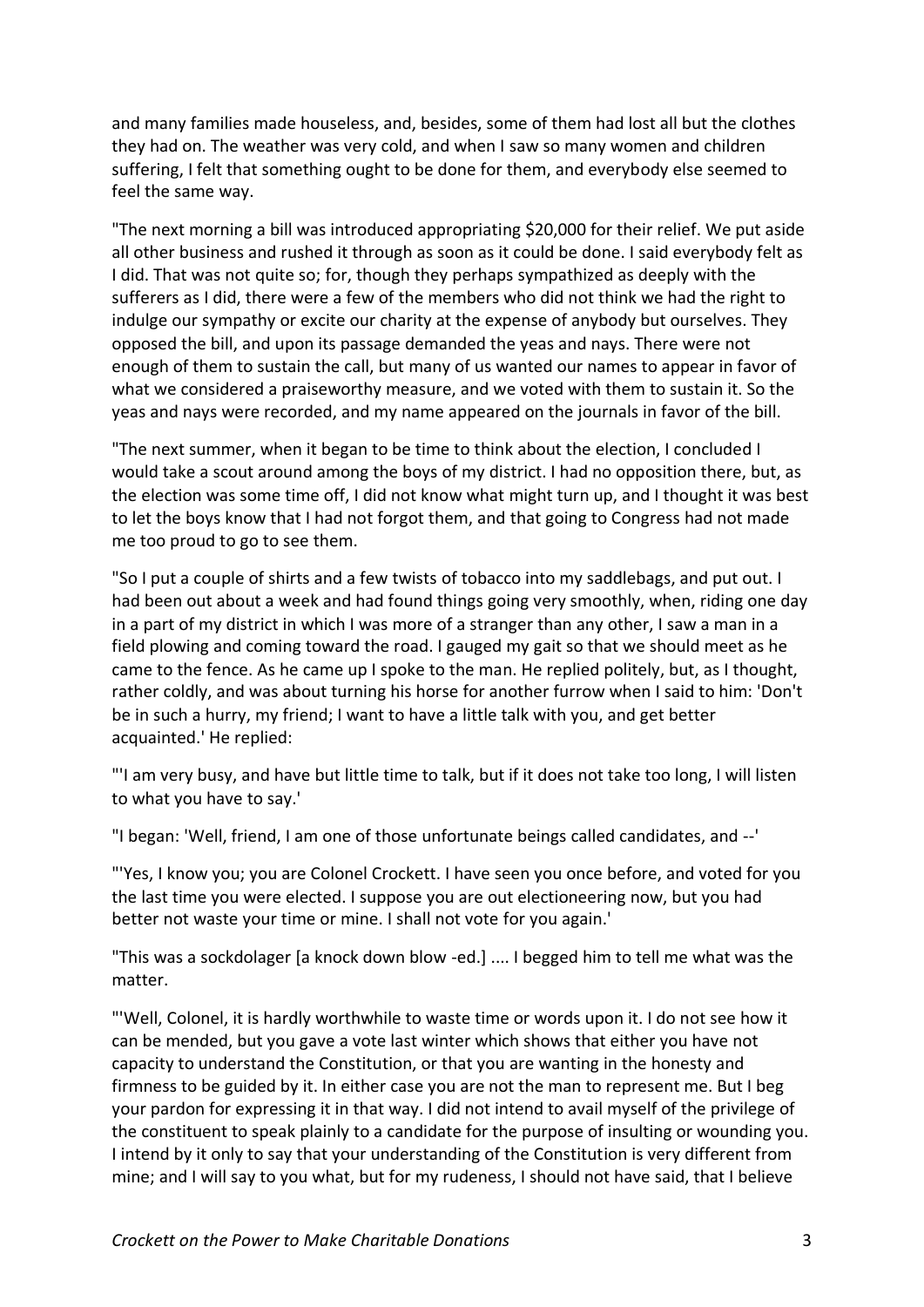you to be honest .... But an understanding of the Constitution different from mine I cannot overlook, because the Constitution, to be worth anything, must be held sacred, and rigidly observed in all its provisions. The man who wields power and misinterprets it is the more dangerous the more honest he is.'

"'I admit the truth of all you say, but there must be some mistake about it, for I do not remember that I gave any vote last winter upon any constitutional question.'

"'No, Colonel, there's no mistake. Though I live here in the backwoods and seldom go from home, I take the papers from Washington and read very carefully all the proceedings of Congress. My papers say that last winter you voted for a bill to appropriate \$20,000 to some sufferers by a fire in Georgetown. Is that true?'

"'Certainly it is, and I thought that was the last vote which anybody in the world would have found fault with.'

"'Well, Colonel, where do you find in the Constitution any authority to give away the public money in charity?'

"Here was another sockdolager; for, when I began to think about it, I could not remember a thing in the Constitution that authorized it. I found I must take another tack, so I said:

"'Well, my friend; I may as well own up. You have got me there. But certainly nobody will complain that a great and rich country like ours should give the insignificant sum of \$20,000 to relieve its suffering women and children, particularly with a full and overflowing Treasury, and I am sure, if you had been there, you would have done just as I did.'

"'It is not the amount, Colonel, that I complain of; it is the principle. In the first place, the government ought to have in the Treasury no more than enough for its legitimate purposes. But that has nothing to do with the question. The power of collecting and disbursing money at pleasure is the most dangerous power that can be entrusted to man, particularly under our system of collecting revenue by a tariff, which reaches every man in the country, no matter how poor he may be, and the poorer he is the more he pays in proportion to his means. What is worse, it presses upon him without his knowledge where the weight centers, for there is not a man in the United States who can ever guess how much he pays to the government. So you see, that while you are contributing to relieve one, you are drawing it from thousands who are even worse off than he. If you had the right to give anything, the amount was simply a matter of discretion with you, and you had as much right to give \$20,000,000 as \$20,000. If you have the right to give to one, you have the right to give to all; and, as the Constitution neither defines charity nor stipulates the amount, you are at liberty to give to any and everything which you may believe, or profess to believe, is a charity, and to any amount you may think proper. You will very easily perceive what a wide door this would open for fraud and corruption and favoritism, on the one hand, and for robbing the people on the other. No, Colonel, Congress has no right to give charity. Individual members may give as much of their own money as they please, but they have no right to touch a dollar of the public money for that purpose. If twice as many houses had been burned in this county as in Georgetown, neither you nor any other member of Congress would have thought of appropriating a dollar for our relief. There are about two hundred and forty members of Congress. If they had shown their sympathy for the sufferers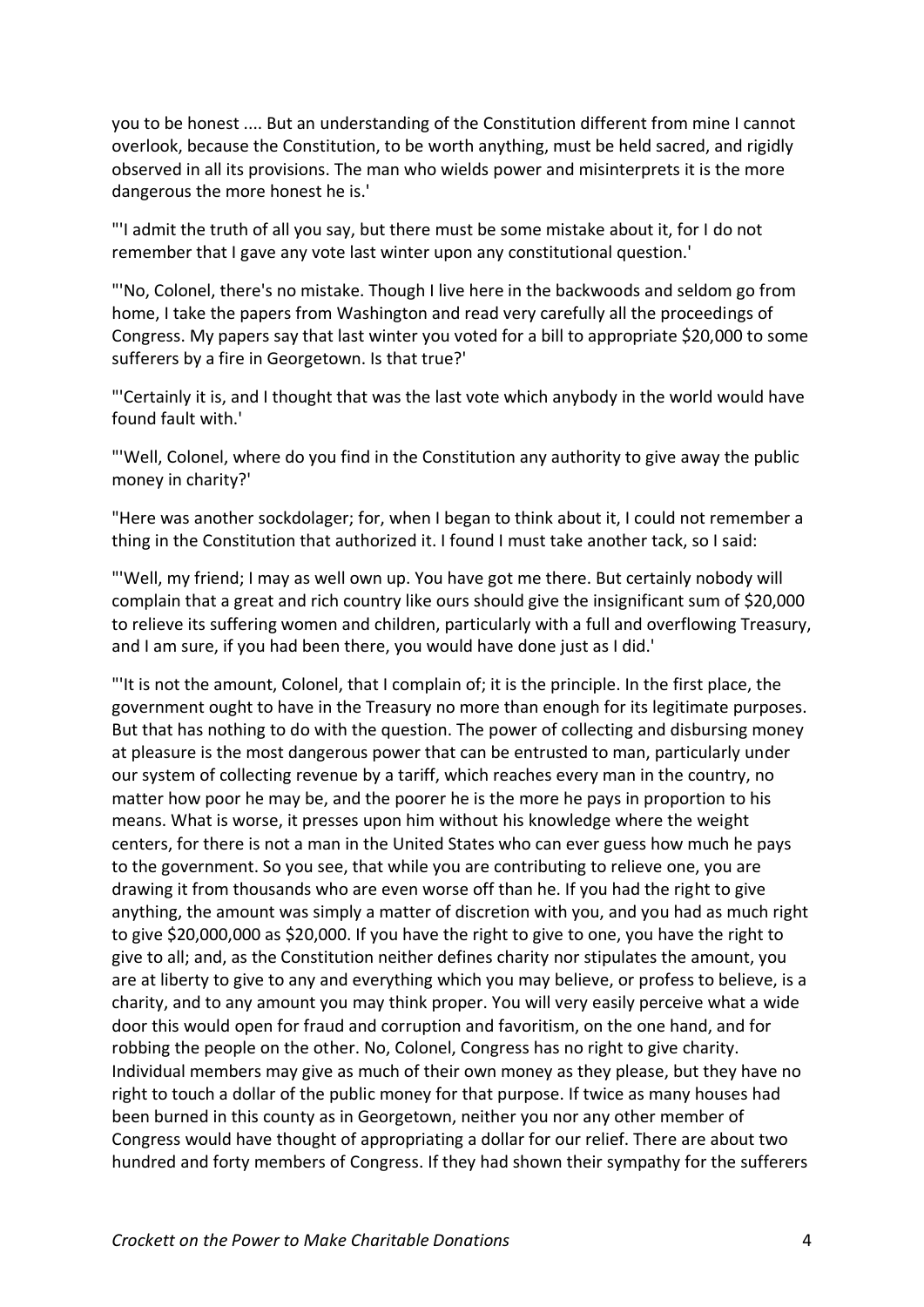by contributing each one week's pay, it would have made over \$13,000. There are plenty of wealthy men in and around Washington who could have given \$20,000 without depriving themselves of even a luxury of life. The congressmen chose to keep their own money, which, if reports be true, some of them spend not very creditably; and the people about Washington, no doubt, applauded you for relieving them from the necessity of giving by giving what was not yours to give. The people have delegated to Congress, by the Constitution, the power to do certain things. To do these, it is authorized to collect and pay moneys, and for nothing else. Everything beyond this is usurpation, and a violation of the Constitution.'"

"I have given you," continued Crockett, "an imperfect account of what he said. Long before he was through, I was convinced that I had done wrong.

He wound up by saying:

"'So you see, Colonel, you have violated the Constitution in what I consider a vital point. It is a precedent fraught with danger to the country, for when Congress once begins to stretch its power beyond the limits of the Constitution, there is no limit to it, and no security for the people. I have no doubt you acted honestly, but that does not make it any better, except as far as you are personally concerned, and you see that I cannot vote for you.'

"I tell you I felt streaked. I saw if I should have opposition, and this man should go to talking, he would set others to talking, and in that district I was a gone fawn-skin. I could not answer him, and the fact is, I was so fully convinced that he was right, I did not want to. But I must satisfy him, and I said to him:

"'Well, my friend, you hit the nail upon the head when you said I had not sense enough to understand the Constitution. I intended to be guided by it, and thought I had studied it fully. I have heard many speeches in Congress about the powers of Congress, but what you have said here at your plow has got more hard, sound sense in it than all the fine speeches I ever heard. If I had ever taken the view of it that you have, I would have put my head into the fire before I would have given that vote; and if you will forgive me and vote for me again, if I ever vote for another unconstitutional law I wish I may be shot.'

"He laughingly replied: 'Yes, Colonel, you have sworn to that once before, but I will trust you again upon one condition. You say that you are convinced that your vote was wrong. Your acknowledgment of it will do more good than beating you for it. If, as you go around the district, you will tell people about this vote, and that you are satisfied it was wrong, I will not only vote for you, but will do what I can to keep down opposition, and, perhaps, I may exert some little influence in that way.'

"'If I don't,' said I, 'I wish I may be shot; and to convince you that I am in earnest in what I say I will come back this way in a week or ten days, and if you will get up a gathering of the people, I will make a speech to them, Get up a barbecue, and I will pay for it.'

"'No, Colonel, we are not rich people in this section, but we have plenty of provisions to contribute for a barbecue, and some to spare for those who have none. The push of crops will be over in a few days, and we can then afford a day for a barbecue. This is Thursday; I will see to getting it up on Saturday week. Come to my house on Friday, and we will go together, and I promise you a very respectable crowd to see and hear you.'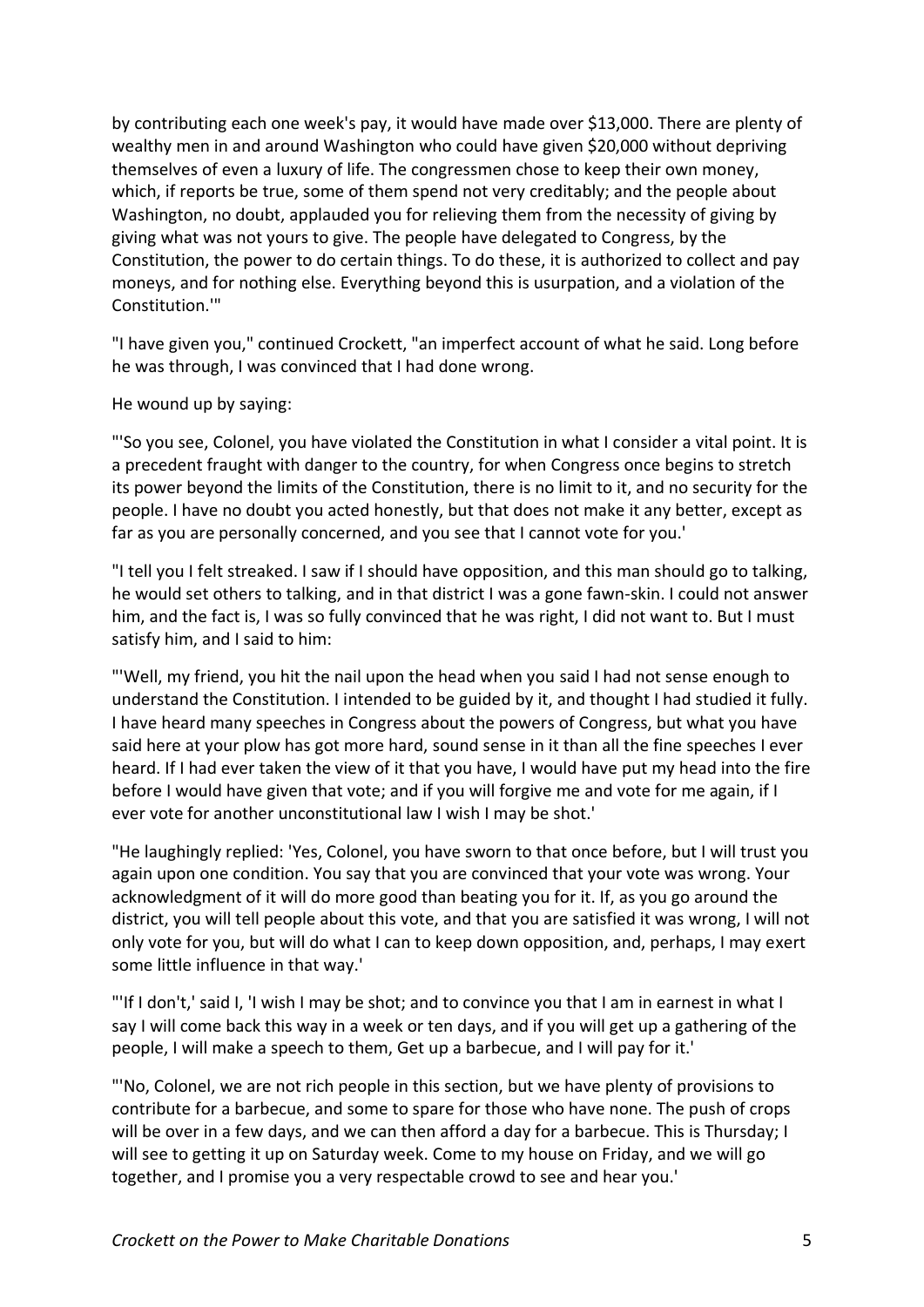"'Well, I will be here. But one thing more before I say good-by. I must know your name.'

"'My name is Bunce.'

"'Not Horatio Bunce?'

"'Yes.'

"'Well, Mr. Bunce, I never saw you before, though you say you have seen me, but I know you very well. I am glad I have met you, and very proud that I may hope to have you for my friend. You must let me shake your hand before I go.'

"We shook hands and parted.

"It was one of the luckiest hits of my life that I met him. He mingled but little with the public, but was widely known for his remarkable intelligence and incorruptible integrity, and for a heart brimful and running over with kindness and benevolence, which showed themselves not only in words but in acts. He was the oracle of the whole country around him, and his fame had extended far beyond the circle of his immediate acquaintance. Though I had never met him before, I had heard much of him, and but for this meeting it is very likely I should have had opposition, and had been beaten. One thing is very certain, no man could now stand up in that district under such a vote.

"At the appointed time I was at his house, having told our conversation to every crowd I had met, and to every man I stayed all night with, and I found that it gave the people an interest and a confidence in me stronger than I had ever seen manifested before.

"Though I was considerably fatigued when I reached his house, and, under ordinary circumstances, should have gone early to bed, I kept him up until midnight, talking about the principles and affairs of government, and got more real, true knowledge of them than I had got all my life before.

"I have told you Mr. Bunce converted me politically. He came nearer converting me religiously than I had ever been before. He did not make a very good Christian of me, as you know; but he has wrought upon my mind a conviction of the truth of Christianity, and upon my feelings a reverence for its purifying and elevating power such as I had never felt before.

"I have known and seen much of him since, for I respect him -- no, that is not the word -- I reverence and love him more than any living man, and I go to see him two or three times every year; and I will tell you, sir, if every one who professes to be a Christian lived and acted and enjoyed it as he does, the religion of Christ would take the word by storm.

"But to return to my story. The next morning we went to the barbecue, and, to my surprise, found about a thousand men there. I met a good many whom I had not known before, and they and my friend introduced me around until I had got pretty well acquainted -- at least, they all knew me.

"In due time notice was given that I would speak to them. They gathered up around a stand that had been erected. I opened my speech by saying: